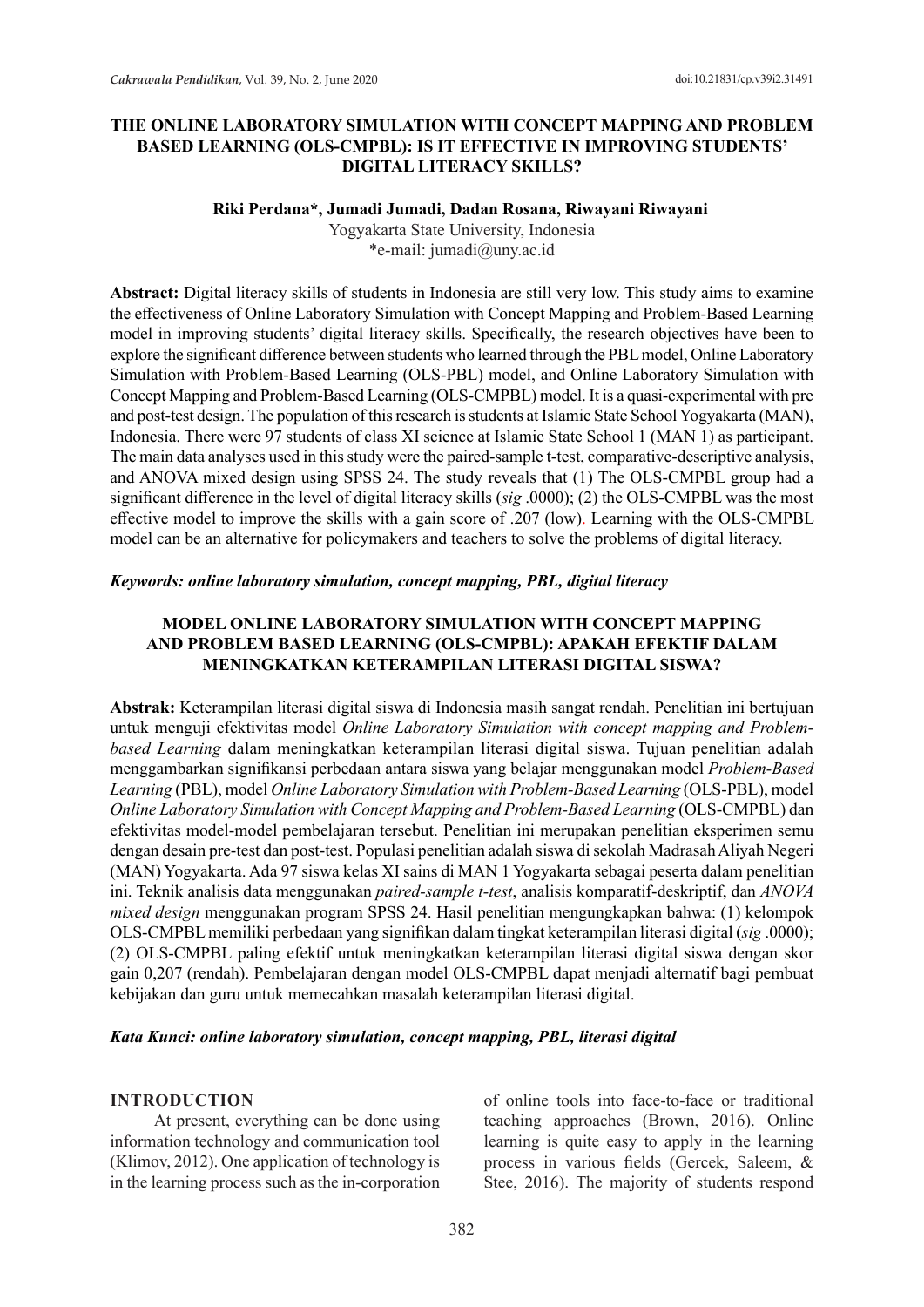that online learning increases their interest and encourages them to develop independent learning skills. Besides, they experience a better understanding of the subject and a higher level of interaction with the teacher. The application of technology in learning can improve student activity and stimulate the learning process and provide a more collaborative learning experience (Okaz, 2015).

The use of internet technology to improve learning models has attracted the attention of many researchers (Asraf, Dalila, Zakiah, Faiz, & Nooritawati, 2018). Students need technology and information skills to help investigate and solve problems in learning. Digital literacy skills are very important for students so that they can use information technology effectively in learning. Digital literacy can provide the basics of managing the digital environment that students need to succeed in information literacy and their fields of study (Cordell, 2013). However, the digital literacy level of educated students in learning is still relatively low (Rahayu & Mayasari, 2018). In this case, the skills in understanding and utilizing various in-formation from digital sources are also defined as digital literacy (Bulger, Mayer, & Metzger, 2014), it is important to be improved in education.

Web-based and e-learning has become an interesting and promising method in the learning process due to an increase in internet capabilities (Christ & Thews, 2016). Simulation-based learning allows users to access various types of simulations according to their respective disciplines (Ma, Lee, Cho, & Suh, 2019). Online simulation learning can improve students' understanding of content knowledge (Lamb, 2014). The use of simulations also allows students to experience the scientific reality that is not possible directly (Lamb, 2016). Simulation not only visualizes extracted and complex scientific phenomena, but also provides opportunities for students (Shen, Jiang, & Liu, 2015). Thus learning using simulation can help students understand concepts that are difficult to visualize.

Simulation is a process that produces a prototype application using a conceptual model as its input (Sedrakyan, Snoeck, & Poelmans, 2014). Students who interact with virtual simu-lations provide opportunities to observe scientific models to build an understanding of a con-cept (Thacker & Sinatra, 2019). Online simulations can focus on real-world connections using objects that are known to bridge scientific concepts and real-life experiences (Zhang, 2014). Simulation can display representative results in the form of dynamic graphs that represent a concept (Langbeheim & Levy, 2019). If in simulation lessons, the teacher presents a digital environment with complex graphics, students will also think of similar concepts in the real world (Howard, 2017). Traditional learning especially in laboratory activities can be improved through computer simulations (Rutten, van Joolingen, & Van Der Veen, 2012). It is increas-ingly being applied as a tool to improve problem-based learning in science education (Liu, Cheng, & Huang, 2011).

High-level thinking skills such as analytical thinking, reflective, synthesis, critical and other skills can be trained and developed through concept maps (Cañas, Reiska, & Möllits, 2017). Concept maps have been used to develop thinking skills and build understanding as a tool to map the mindset acquired to become a new under-standing (Heron, Kinchin, & Medland, 2018). Concept mapping is related to meaningful learning theory which shows that new knowledge is acquired when most are related to the existing knowledge framework (Omeiza, 2019). Concept maps made by students involve several activities such as (1) Understanding the main concepts presented in both audio and visual learning; (2) Identifying relationships be-tween concepts; and (3) Describing the relationship between concepts using descriptive labels (Liu, Kim, & Wang, 2018). Concept maps show the relationship between two or more concepts through node diagrams on each node that represent a particular concept (Schroeder, Nesbit, Anguiano, & Adesope, 2018). It was made by students express their understanding of information that is related to their previous knowledge (Reiska, Soika, & Cañas, 2018).

Problem-based learning (PBL) has been used extensively in many fields of education that focuses on critical thinking and problem solving (Yew & Goh, 2016). PBL can be applied to many topics and successfully implemented in various fields of education (Loyens, Jones, Mikkers, & van Gog, 2015). PBL has been proven as an appropriate way of learning and is liked by teachers and students to improve learning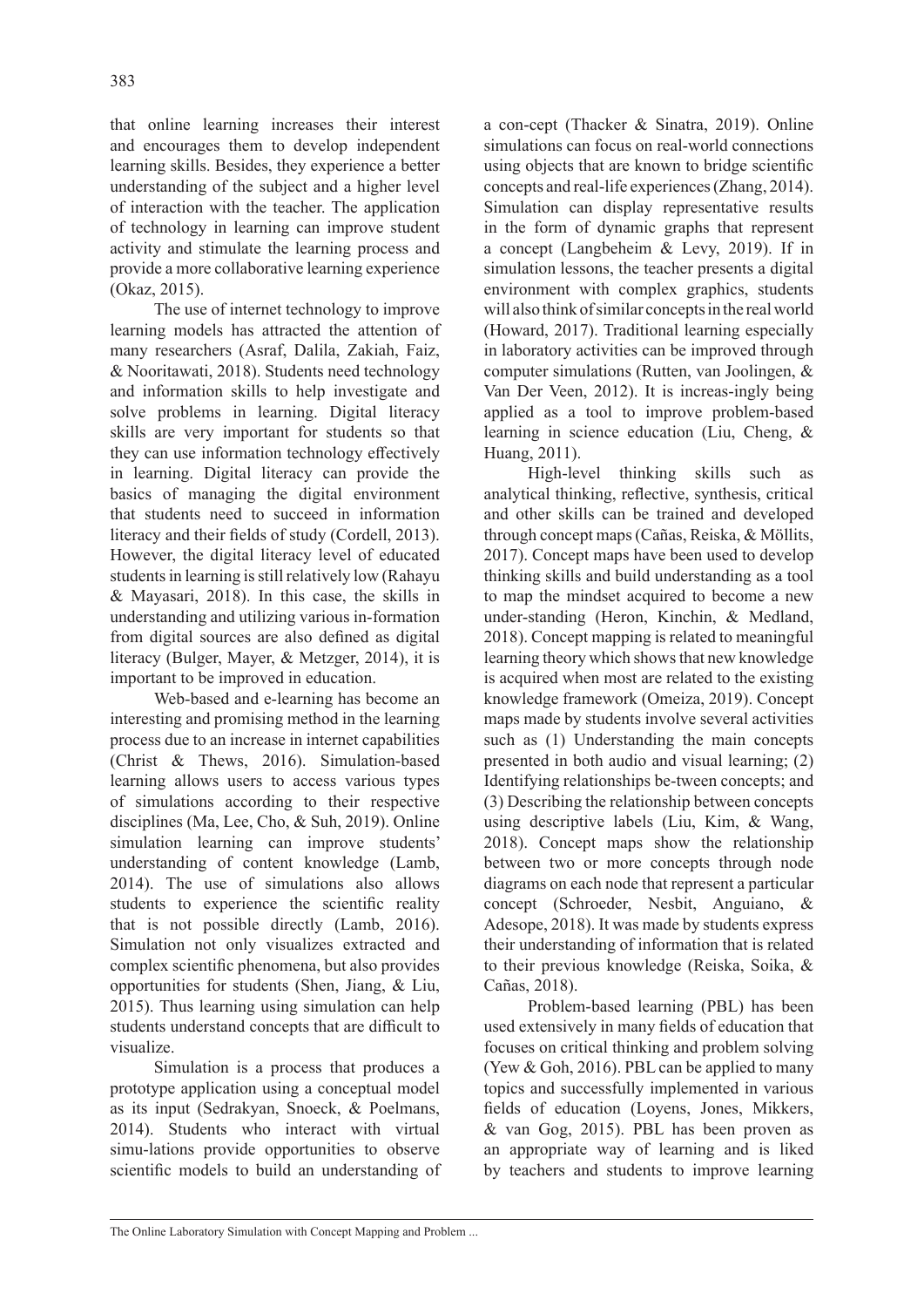outcomes (Syamsuddin, 2016). The important thing in the PBL model is the role used to facilitate students in the learning process delivered by the teachers (Saleh, Silver, Chen, Shanahan, Rowe, & Lester, 2018). Activities that are focused on investigating learning outcomes and exploring motivational factors can help in understanding the PBL context (Bergstrom, Pugh, Phillips, & Machlev, 2016). The application of PBL in the learning process is very important, has the opportunity for adaptation and integration in the world of students that must be continuously developed (Gorghiu, Drăghicescu, Cristea, Petrescu, & Gorghiu, 2015).

In PBL, students utilize their knowledge in order to actively participate in the learning process according to the topic of learning as opposed to passive learning, based on lectures and instructions designed by the teacher (Zahid, Varghese, Mohammed, & Ayed, 2016). This model consists of giving problems to students so that they can learn about a particular domain by developing solutions to solve the problem (Lozano, Gracia, Corcho, Noble, & Gómez-Pérez, 2015). This model emphasizes the importance of affective, cognitive and psychomotor to achieve student learning achievement (Demirel & Dağyar, 2016). The purposes of this study is describing the significances of the difference between learned students using the OLS-CMPBL, OLS-PBL, and PBL models, and the effectiveness of these learning models in improving students' digital literacy skill. However the OLS-CMPBL model has never been aplied or previously applied to the teaching in the class. In addition, according to Le, Woods, Wang, & Lawrie (2019) the students' digital literacy skill is still very low. Therefore, a learning model is needed that can enhance the learning process especially in digital literacy skill.

# **METHODS**

This study was quasi-experimental which is the objective was observing the digital literacy skill of students using PBL, OLS-PBL and OLS-CMPBL. This OLS-CMPBL model, however, is the new learning model and has not been applied at the class. The research design was Pre-test and Post-test Control Group Design. The aim of the research was to know the students' digital literacy skills between the OLS-CMPBL and

OLS-PB model as the experimental groups and PBL model as the control group. The first competency of all groups would be the same with the homogeneity test of the variance from the pre-test data of each group. Hence, these research objectives have been describing the significances of the difference between learned students using PBL, OLS-PBL, and OLS-CMPBL and the effectiveness of all models*.*

There were 97 science students grade XI (15 – 16 age) from Islamic State School (Madrasah Aliyah Negeri/MAN) 1 Yogyakarta as partisipants in this study. Random sampling technique was used from three Islamis State School (MAN 1, MAN 2 and MAN 3) in Yogyakarta. There are two classes for the OLS group. The first class was only taught with OLS-PBL model learning which consisted of a total of 32 (16 males and 16 females) students. The second class was based on the OLS-CMPBL learning model consisting of a total of 33 (16 males and 17 females) students. The third class is only taught with the PBL model consisting of 32 (16 male and 16 female). All classes are given six sessions, and each session consists of 60-90 minutes.

The research tools used are (1) PBL, OLS-PBL, and OLS-CMPBL matrices that contain learning competencies based on topics, activities and assessments given to students during the study period. It has been validated by professional expert; (2) Guide-lines for Teachers which consist of detailed lesson plans. This serves as a guide for teachers to convey to students learning PBL, OLS-PBL, and OLS-CMPBL; (3) Learning Materials in the form of other modules developed by researchers. Each module includes several lessons for students, who instruct students to use digital devices to freely search for information and experiment with virtual devices; (4) Test digital literacy skills. Students are asked to complete 10 questions according to aspects of digital literacy skills. The items are also validated by professional experts and empirical test. For the professional judgment we used content validity ratio (CVR) according to (Lawshe, 1975). For the empirical test, we got the validity and reliability scale. Based on the QUEST result, all items was valid with the reliability scale .96. Assessment of student skills based on the rubric using levels  $0 - 4$ . Table 1 shows the skill level of students based on their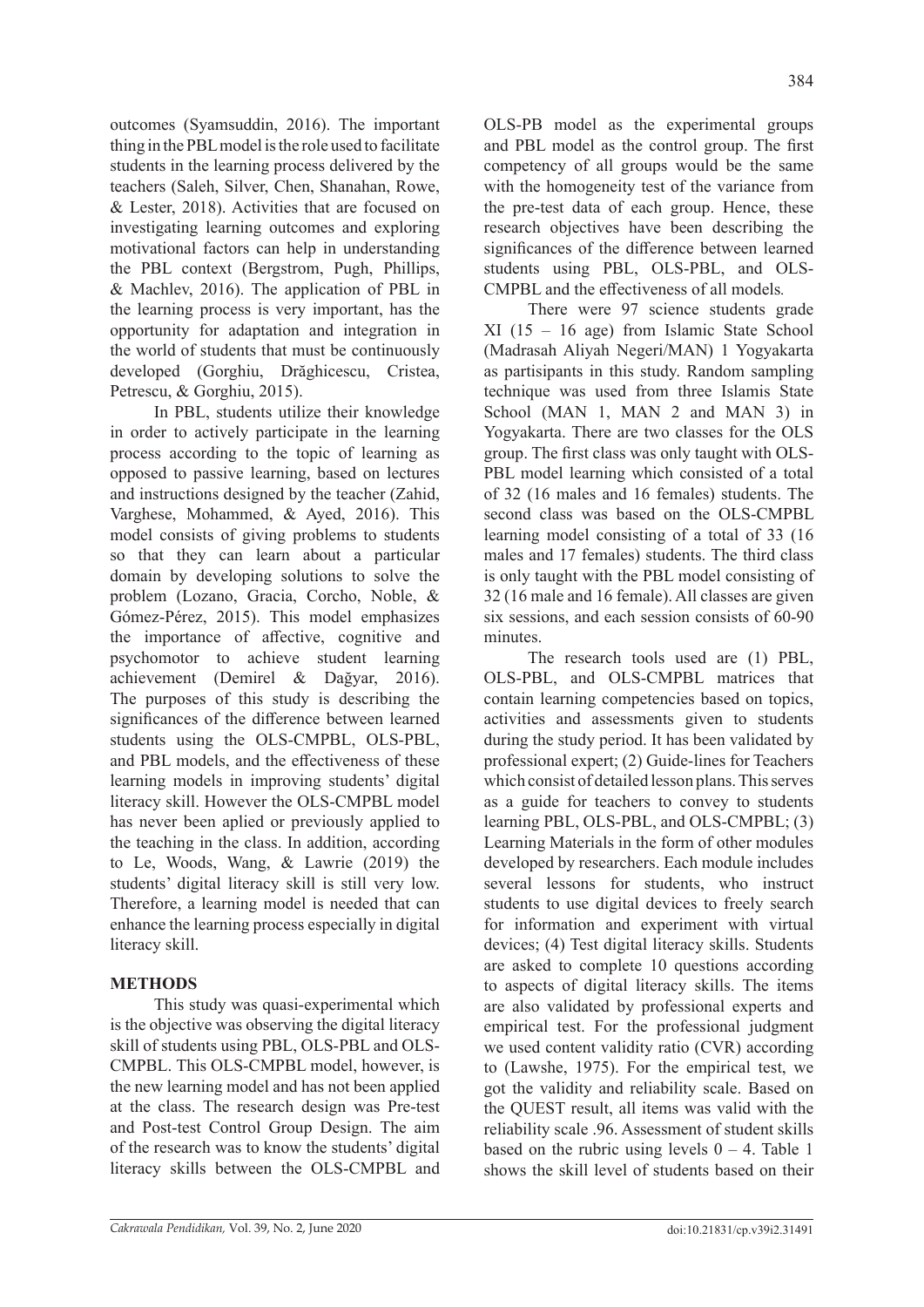test results according to (Valdez & Bungihan, 2019).

| Range         | Level     |
|---------------|-----------|
| $0 - .49$     | Very low  |
| $.50 - 1.49$  | Low       |
| $1.50 - 2.49$ | Average   |
| $2.50 - 3.49$ | High      |
| $3.50 - 4.00$ | Very high |

**Table 1. Level of Students Skill**

All students were given 10 pre-test and post-test. The results were used to identify the level of students' digital literacy skills after they were exposed to the three different models. At first, we prepared 14 questions based on the aspects of students' digital literacy skills according to Lankshear & Knobel (2008). These aspects include: a) Internet searching, b) Hyper textual navigation, c) Content evaluation, d) Knowledge assembly. There was a professor, two doctors, two professional teachers, and two postgraduate students assessed all of items. After the material assessment and based on expert recommendations, the final question is reduced to 10 as shown as in Table 2.

**Table 2. The items of Digital Literacy Skill**

| Item  | <b>Aspect of Digital Literacy Skill</b> |
|-------|-----------------------------------------|
| 1,2   | Internet searching                      |
| 3,4,5 | Hyper textual navigation                |
| 6,7,8 | Content evaluation                      |
| 9,10  | Knowledge assembly                      |

In this study, we used SPSS 24 to analyze data. The profile of students' skills was analyzed by descriptive statistics. Analyzes were performed using paired sample t-tests on the results of tests conducted by students to determine differences in the quality of their digital literacy skills. ANOVA analysis of mixed designs was used to determine differences in the results of digital literacy skills in the PBL, OLS-PBL and OLS-CMPBL groups. Finally, to determine the effectiveness level of each model, we use the gain score analysis with Hake's equation (Hake, Wakeland, Bhattacharyya, & Sirochman, 1994):

Gain (g) = 
$$
\frac{\overline{X}_{\text{posttest}} - \overline{X}_{\text{pretest}}}{\text{maximum score} - \overline{X}_{\text{pretest}}}
$$

Where  $\overline{X}_{\text{posttest}}$  and the  $\overline{X}_{\text{pretest}}$  is the average score from the pre and post-test. Level of effectiveness is based on the above equation as shown in Table 3.

|  |  | <b>Table 3. Gain score</b> |  |
|--|--|----------------------------|--|
|--|--|----------------------------|--|

| Gain            | <b>Level of Effectiveness</b> |
|-----------------|-------------------------------|
| g < .3          | Low                           |
| $.7 > g \ge .3$ | Medium                        |
| $g \geq .7$     | High                          |

# **FINDINGS AND DISCUSSION Findings**

According to Langub & Lokey-Vega (2017) digital literacy is an important aspect to consider in education to facilitate the needs of twenty-first-century learners. These skills become agents of central empowerment in educational institutions because work and personal life are becoming increasingly technological, including for the teachers themselves (White, 2015). Therefore, students' skills in digital literacy need to be improved during the learning process.

### *PBL Group*

Students were given 10 questions based on four aspects of digital literacy skills. Table 4 shows the results of their answers and their skill level. It shows that students' level in this group showed very low levels of digital literacy skills. These results show that their skills related to digital literacy have not been improved. The quality of students in PBL Group before and after learning is shown in Table 5. Paired sample t-test is used to see whether there are significant differences in digital literacy skills before and after the learning process as shown in Table 6.

#### *OLS-PBL Group*

Students were given 10 questions based on four aspects of digital literacy skills. Student answers are analyzed and the results are shown in Table 7. Table 7 shows that students in the OLS-PBL group showed the quality of students' skills. The level of students' digital literacy skills in OLS-PBL Group before and after they were taught with this model is shown in Table 8. Paired sample t-test was used to determine differences in the results of digital literacy skills in this group. The results are shown in Table 9.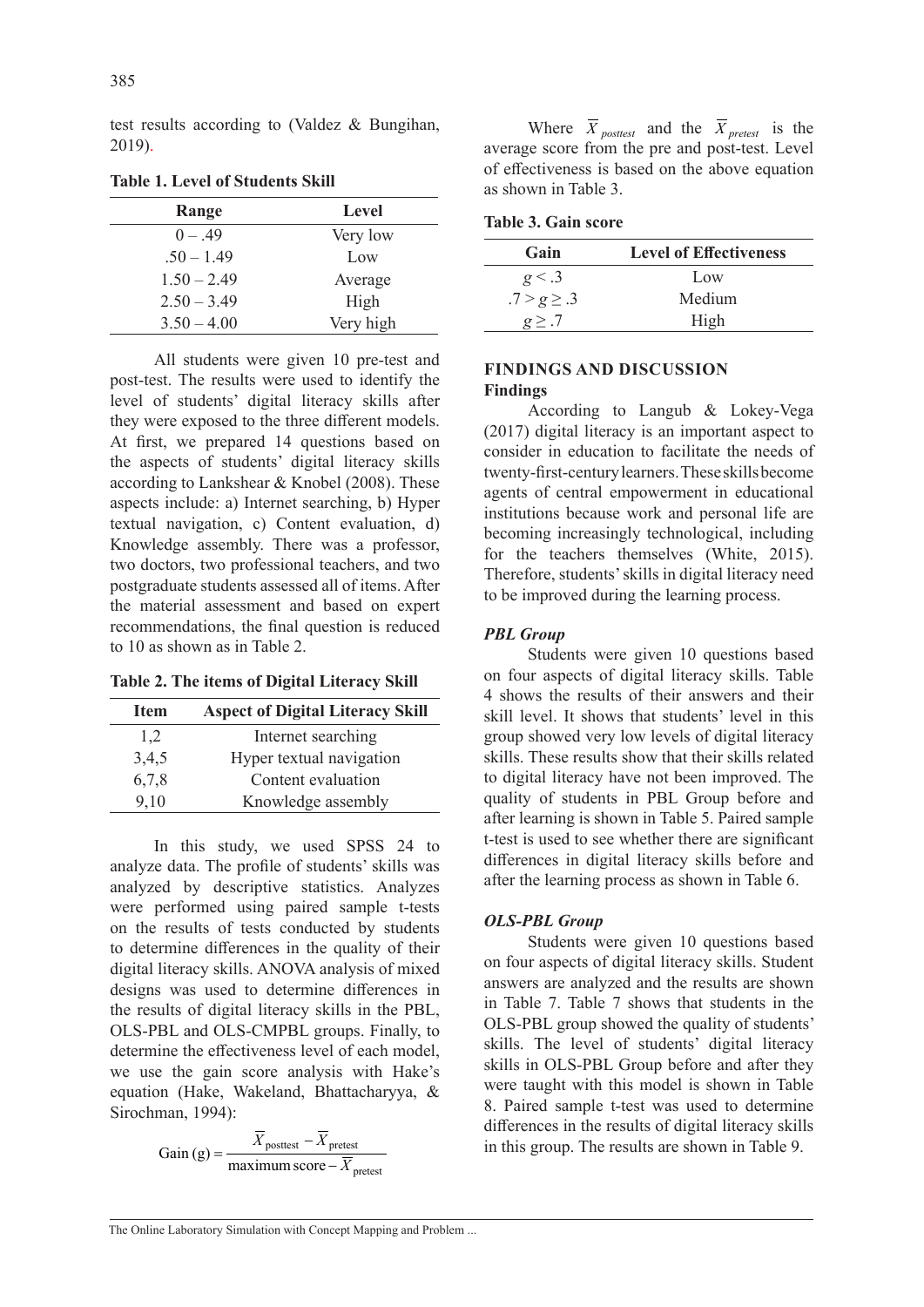|                                                                                                                            | <b>Pre-test</b> |           |                    | Post-test |           |                    |
|----------------------------------------------------------------------------------------------------------------------------|-----------------|-----------|--------------------|-----------|-----------|--------------------|
| <b>Aspect of DL skills</b>                                                                                                 | <b>Mean</b>     | <b>SD</b> | <b>Description</b> | Mean      | <b>SD</b> | <b>Description</b> |
| Internet searching                                                                                                         | 1.38            | .46       | Low                | 1.50      | .37       | Average            |
| Hyper textual navigation                                                                                                   | .75             | .79       | Low                | 1.92      | .71       | Average            |
| Content evaluation                                                                                                         | 1.04            | 1.31      | Low                | 2.00      | 1.22      | Average            |
| Knowledge assembly                                                                                                         | .63             | 1.77      | Low                | .88       | 1.71      | Low                |
| Overall                                                                                                                    | .93             | .50       | Low                | 1.65      | .52       | Average            |
| Note: $0 - .49 = 'Very low'; .50 - 1.49 = 'Low'; 1.50 - 2.49 = 'Average'; 2.50 - 3.49 = 'High'; 3.50 - 4.00 = 'Very high'$ |                 |           |                    |           |           |                    |

## **Table 4. The Students' Level in PBL Group**

**Table 5. Level of Digital Literacy Skill of the PBL Group before and after Learn with PBL Model**

| <b>Level of DL Skills</b>                                                                                                          |                              | Before $(N=32)$ | After $(N=32)$ |                                   |  |
|------------------------------------------------------------------------------------------------------------------------------------|------------------------------|-----------------|----------------|-----------------------------------|--|
|                                                                                                                                    |                              | $\frac{0}{0}$   |                | $\frac{6}{9}$                     |  |
| Very low                                                                                                                           |                              | 34.375          |                | 9.375                             |  |
| Low                                                                                                                                |                              | 34.375          |                | 15.625                            |  |
| Average                                                                                                                            | 10                           | 31.25           | 21             | 65.625                            |  |
| High                                                                                                                               |                              |                 |                | 9.375                             |  |
| Very High                                                                                                                          |                              |                 |                | 0                                 |  |
| Overall                                                                                                                            | Mean = .93 (Low), $SD = .80$ |                 |                | Mean = 1.65 (Average), $SD = .71$ |  |
| Note: $0 - .49 =$ 'Very low'; $.50 - 1.49 =$ 'Low'; $1.50 - 2.49 =$ 'Average'; $2.50 - 3.49 =$ 'High'; $3.50 - 4.00 =$ 'Very high' |                              |                 |                |                                   |  |

|  | Table 6. Paired Sample t-test Analysis of The Digital Literacy Skill of PBL Group |  |  |  |  |
|--|-----------------------------------------------------------------------------------|--|--|--|--|
|  |                                                                                   |  |  |  |  |

|           | <b>Mean</b> | <b>SD</b>                | t-value  | $\boldsymbol{a}$ | <b>Sig</b> |  |
|-----------|-------------|--------------------------|----------|------------------|------------|--|
| Pre-test  | .93         | .80                      |          |                  | .000       |  |
| Post-test | 1.65        | $\overline{\phantom{a}}$ | $-4.751$ |                  |            |  |

## **Table 7. The Students' Level in OLS-PBL Group**

|                              | <b>Pre-test</b> |           |                    | Post-test   |           |                    |  |
|------------------------------|-----------------|-----------|--------------------|-------------|-----------|--------------------|--|
| <b>Aspect of DL skills</b>   | Mean            | <b>SD</b> | <b>Description</b> | <b>Mean</b> | <b>SD</b> | <b>Description</b> |  |
| Internet searching           | 1.63            | .41       | Average            | 1.81        | .30       | Average            |  |
| Hyper textual navigation     | 1.08            | .78       | Low                | 1.67        | .68       | Average            |  |
| Content evaluation           | 1.96            | 1.26      | Average            | 2.33        | 1.16      | Average            |  |
| Knowledge assembly           | 1.75            | 1.72      | Average            | 1.25        | 1,63      | Low                |  |
| Overall                      | 1.58            | .50       | Average            | 1.81        | .51       | Average            |  |
| $N_{\text{data}}(1, 40 - 9)$ |                 |           |                    |             |           |                    |  |

Note: 0 – .49 = 'Very low'; .50 – 1.49 = 'Low'; 1.50 – 2.49 = 'Average'; 2.50 – 3.49 = 'High'; 3.50 – 4.00 = 'Very high'

#### **Table 8. Level of Digital Literacy Skill of the OLS-PBL Group before and after Learning Process**

| <b>Level of DL Skills</b> |                                     | Before $(N=32)$ | After $(N = 32)$                  |               |  |
|---------------------------|-------------------------------------|-----------------|-----------------------------------|---------------|--|
|                           |                                     | $\frac{0}{0}$   |                                   | $\frac{0}{0}$ |  |
| Very low                  |                                     | 21.875          |                                   | 3.125         |  |
| Low                       |                                     | 3.125           |                                   | 6.25          |  |
| Average                   | 22                                  | 68.75           | 28                                | 87.5          |  |
| High                      |                                     | 6.25            |                                   | 3.125         |  |
| Very High                 |                                     |                 |                                   |               |  |
| Overall                   | Mean = $1.58$ (Average), $SD = .90$ |                 | Mean = 1.81 (Average), $SD = .47$ |               |  |

Note: 0 – .49 = 'Very low'; .50 – 1.49 = 'Low'; 1.50 – 2.49 = 'Average'; 2.50 – 3.49 = 'High'; 3.50 – 4.00 = 'Very high'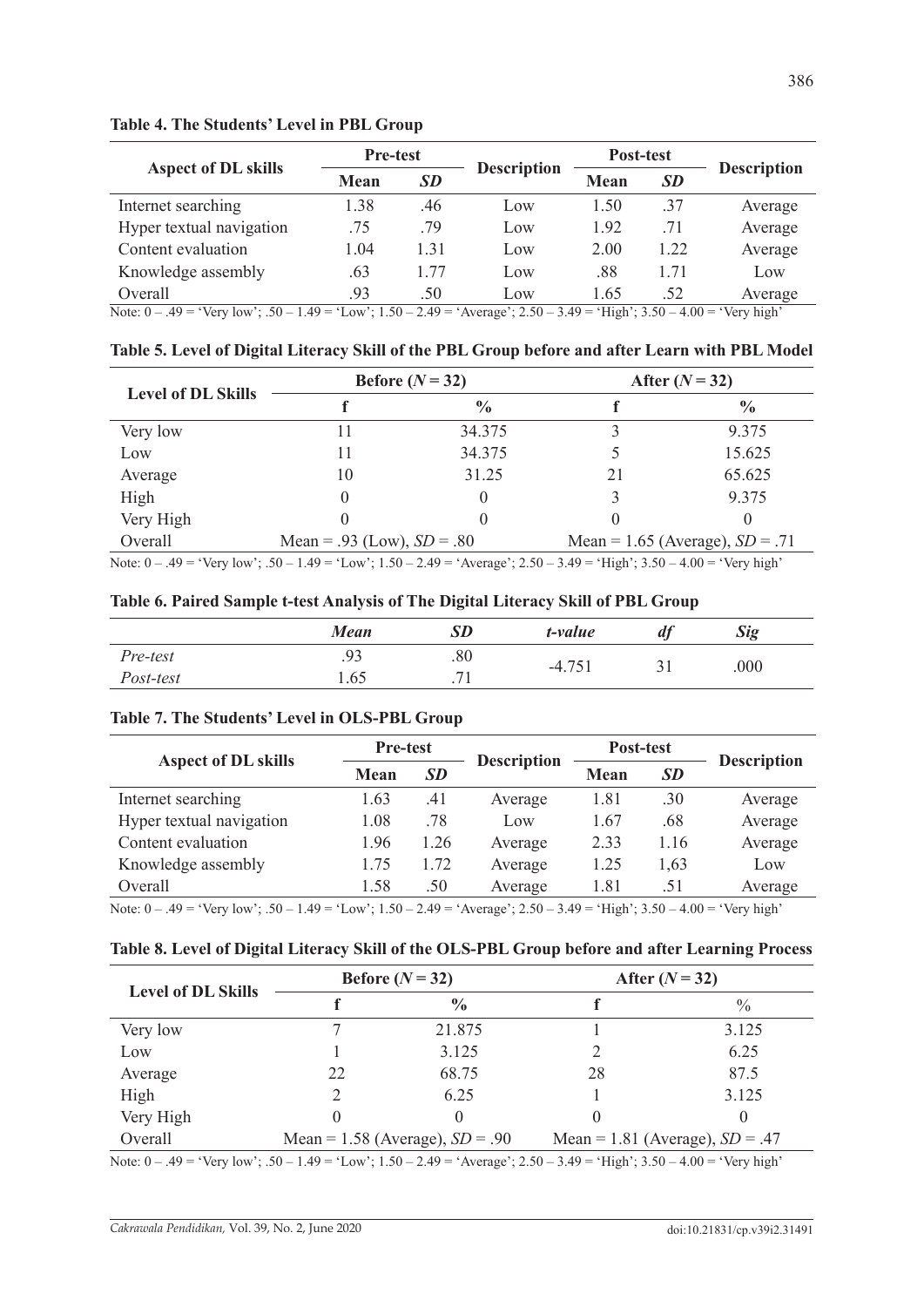|           | Mean |     | t-value  | $\boldsymbol{u}_l$ | <b>Sig</b>         |
|-----------|------|-----|----------|--------------------|--------------------|
| Pre-test  | 1.58 | .90 | $-1.567$ |                    | ہ .                |
| Post-test | 1.81 | .47 |          | ◡                  | $\cdot$ 1 $\sim$ . |

**Table 9. Paired Sample t-test Analysis of the Digital Literacy Skill of OLS-PBL Group**

## *OLS-CMPBL Group*

Students were given 10 questions based on four aspects of digital literacy skills. Student answers are analyzed and the results are shown in Table 10. The quality of digital literacy that are still very low in the OLS-CMPBL group. It shows that their skills related to digital literacy have not been improved. The level of students' digital literacy skills in OLS-CMPBL Group before and after they were taught with this model is shown in Table 11. Paired sample t-test was used to determine differences in the results of digital literacy skills in this group as shown in

#### Table 12.

#### *Comparison of All Group*

In this study, we use ANOVA Mixed Design to determine the greatest influence between PBL, OLS-PBL, and OLS-CMPBL learning on students' digital literacy skills. The results as shown as in Table 13. A comparison of all groups was also analyzed using the gain score. The results are presented in Table 14. It shows that there is an increase in all groups. But, the level of effectiveness of all groups is still low.

#### **Table 10. The Students' Level in OLS-CMPBL Group**

|                                                                                                                             | <b>Pre-test</b> |           |         | Post-test |           |                    |  |
|-----------------------------------------------------------------------------------------------------------------------------|-----------------|-----------|---------|-----------|-----------|--------------------|--|
| <b>Aspect of DL skills</b>                                                                                                  | Mean            | <b>SD</b> |         | Mean      | <b>SD</b> | <b>Description</b> |  |
| Internet searching                                                                                                          | 1.64            | .41       | Average | 1.94      | .29       | Average            |  |
| Hyper textual navigation                                                                                                    | 1.29            | .46       | Low     | 2.87      | .23       | High               |  |
| Content evaluation                                                                                                          | 1.49            | .43       | Low     | 2.30      | .37       | Average            |  |
| Knowledge assembly                                                                                                          | .67             | .37       | Low     | .18       | .20       | Very low           |  |
| Overall                                                                                                                     | 1.30            | .06       | Low     | 1.98      | .53       | Average            |  |
| Note: $0 - .49 = 'Very low'; 0.50 - 1.49 = 'Low'; 1.50 - 2.49 = 'Average'; 2.50 - 3.49 = 'High'; 3.50 - 4.00 = 'Very high'$ |                 |           |         |           |           |                    |  |

**Table 11. Level of Digital Literacy Skill of the OLS-CMPBL Group before and after Learning** 

**Process**

| <b>Level of DL Skills</b> |    | Before $(N = 33)$                 | After $(N = 33)$                  |               |  |
|---------------------------|----|-----------------------------------|-----------------------------------|---------------|--|
|                           |    | $\frac{0}{0}$                     |                                   | $\frac{0}{0}$ |  |
| Very low                  |    | 9.09                              |                                   | 3.03          |  |
| Low                       | 16 | 48.48                             |                                   | 3.03          |  |
| Average                   | 14 | 42.42                             | 28                                | 84.84         |  |
| High                      |    |                                   |                                   | 9.09          |  |
| Very High                 |    |                                   |                                   |               |  |
| Overall                   |    | Mean = $1.58$ (Average), SD = .90 | Mean = $1.81$ (Average), SD = .47 |               |  |

Note: 0 – .49 = 'Very low'; .50 – 1.49 = 'Low'; 1.50 – 2.49 = 'Average'; 2.50 – 3.49 = 'High'; 3.50 – 4.00 = 'Very high'

|  |  |  | Table 12. Paired Sample t-test Analysis of the Digital Literacy Skill of the OLS-CMPBL Group |  |
|--|--|--|----------------------------------------------------------------------------------------------|--|
|  |  |  |                                                                                              |  |

|           | Mean | SD        | t-value  | u             | <b>Sig</b> |
|-----------|------|-----------|----------|---------------|------------|
| Pre-test  | 1.29 | .v∠       | $-4.782$ | $\sim$<br>ے ب | .000       |
| Post-test | .98  | Ξn<br>ے ب |          |               |            |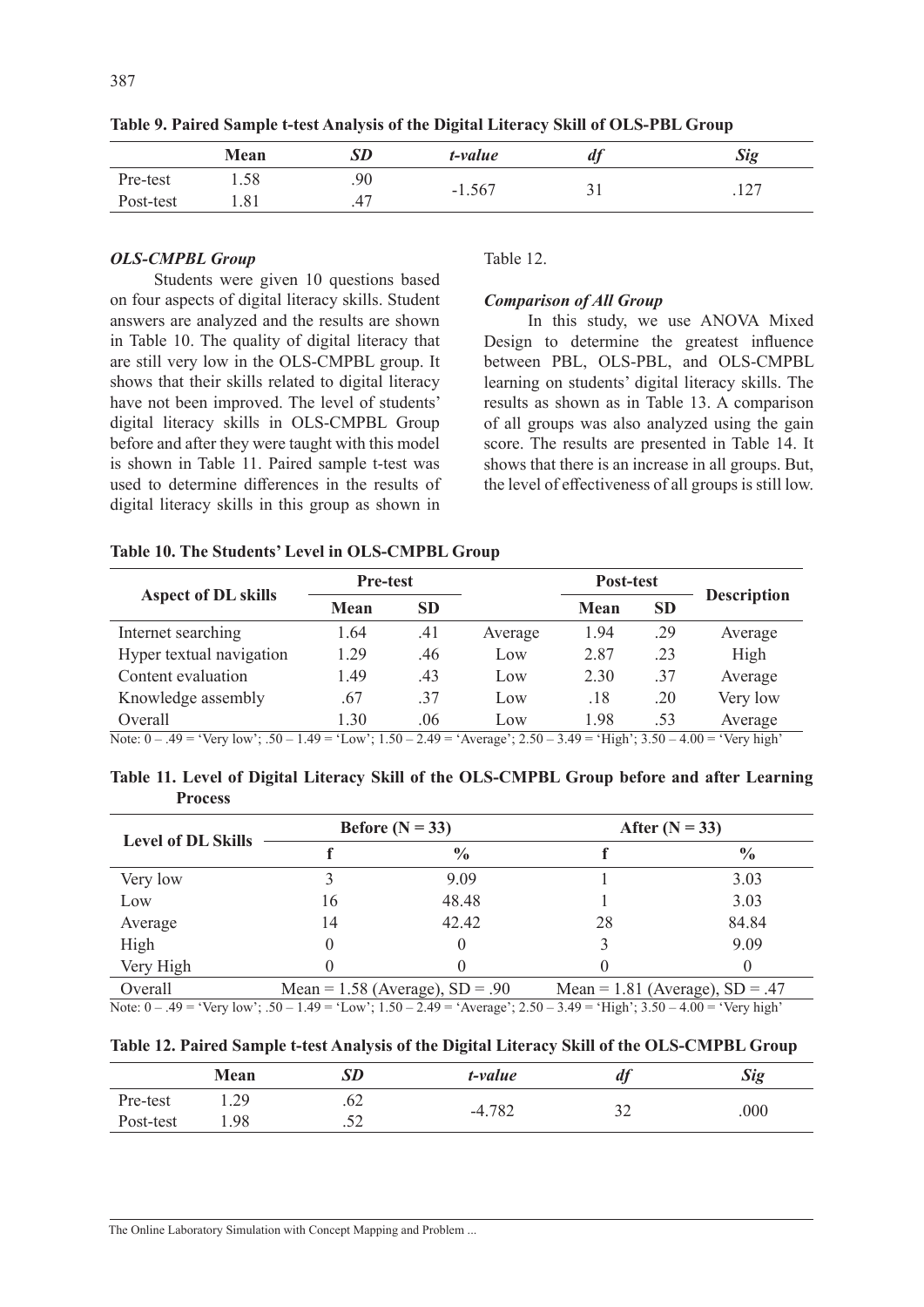| Group                | <b>Sig</b> | <b>Partial Eta Square</b> |
|----------------------|------------|---------------------------|
| PBL $(N = 32)$       | .000       | .202                      |
| OLS-PBL $(N=32)$     | .126       | .025                      |
| OLS-CMPBL $(N = 33)$ | 000        | 192                       |

| Group                | <b>Mean of Pre-test</b> | <b>Mean of post-test</b> Gain score |      | <b>Description</b> |
|----------------------|-------------------------|-------------------------------------|------|--------------------|
| PBL $(N = 32)$       | .93                     | 1.65                                | .199 | Low                |
| OLS-PBL $(N=32)$     | 1.58                    | 1.81                                | .004 | Low                |
| OLS-CMPBL $(N = 33)$ | 1.29                    | 1.98                                | .207 | Low                |

Note:  $g < .3$  = "Low",  $.30 \le g \le .70$  = "Medium";  $g > .70$  = "high"

# **Discussion**

The mean of the digital literacy skills of students in PBL group before learning process was low (mean = .93, *SD* = .50). Among 10 questions given, the lowest student answers are in aspect knowledge assembly with mean = .63 (low). Meanwhile, the highest average score of student answer is aspect content variation 1.38 (low). The digital literacy skills in the PBL group was at a very low and low level (34.75%) before the learning process. In general, based on the pre-test results students in this group had low levels (mean = .93; *SD* = .80). There are no students showed a higher level.

The quality of digital literacy skills based on post-test score was at average level (mean =  $1.65$ ;  $SD = .71$ ). In particular, most (65.625%) students showed average levels of digital literacy skills, and only (9.375%) at the high level. It should be considered that there is a decrease in the number of students at low and very low levels and an increase in the number of students at the average amd high level. Overall, PBL models can improve students' achievement. There are differences in the average value of .72 points (pre and post-test) and there are significant differences based on the results of the analysis with paired sample t-test.

For the OLS-PBL group the mean of the digital literacy skills of students was average level (mean = 1.58, *SD* = .50) in pre-test. Among 10 questions given, the lowest student answers are in aspect hyper textual navigation with mean = 1.08 (low). Meanwhile, the highest student answer is aspect content variation (mean = 1.96) still at average level. The quality of digital literacy skills that are still average level in the OLS-PBL group shows that their skills related to digital literacy have not been improved.

The quality of digital literacy skills in the OLS-PBL group was at a very low level (21.875%) and few (3.125%) of students showed a low level and only (6.25%) at high level before learning process. In general, students in this group had average levels (mean = 1.58; *SD* = .90) based on pre-test score. There are two students at high level. Also, the quality of students' digital literacy skills after learning process with OLS-PBL model was at average levels (mean = 1.81;  $SD = .47$ ).

In particular, most (87.5%) students showed average levels of digital literacy skills, few (6.25%) of them showed low levels and only (3.125%) at the high level. It should be considered that the there is a decrease in the number of students at high and low level. However, there has been an increase in the number of students at average levels. But, there are no significant differences about digital literacy skills in OLS-PBL group. Although there are differences in the average value of .23 points (pre and post-test), the significant value  $.127 > .005$ . It shows that OLS-PBL learning does not help in increasing the quality of digital literacy skills.

For the OLS-CMPBL group, before learning process, students in this group showed low levels of students' digital literacy skill. The mean of the digital literacy skills of students is only low level (mean  $= 1.30$ ,  $SD = .06$ ). Among 10 questions given, the lowest student answers are in aspect knowledge assembly with mean = .67 (low). Meanwhile, the highest student answer is aspect internet searching (mean = 1.64) at average level.

Before learning process, the quality of students' digital literacy skills in the OLS-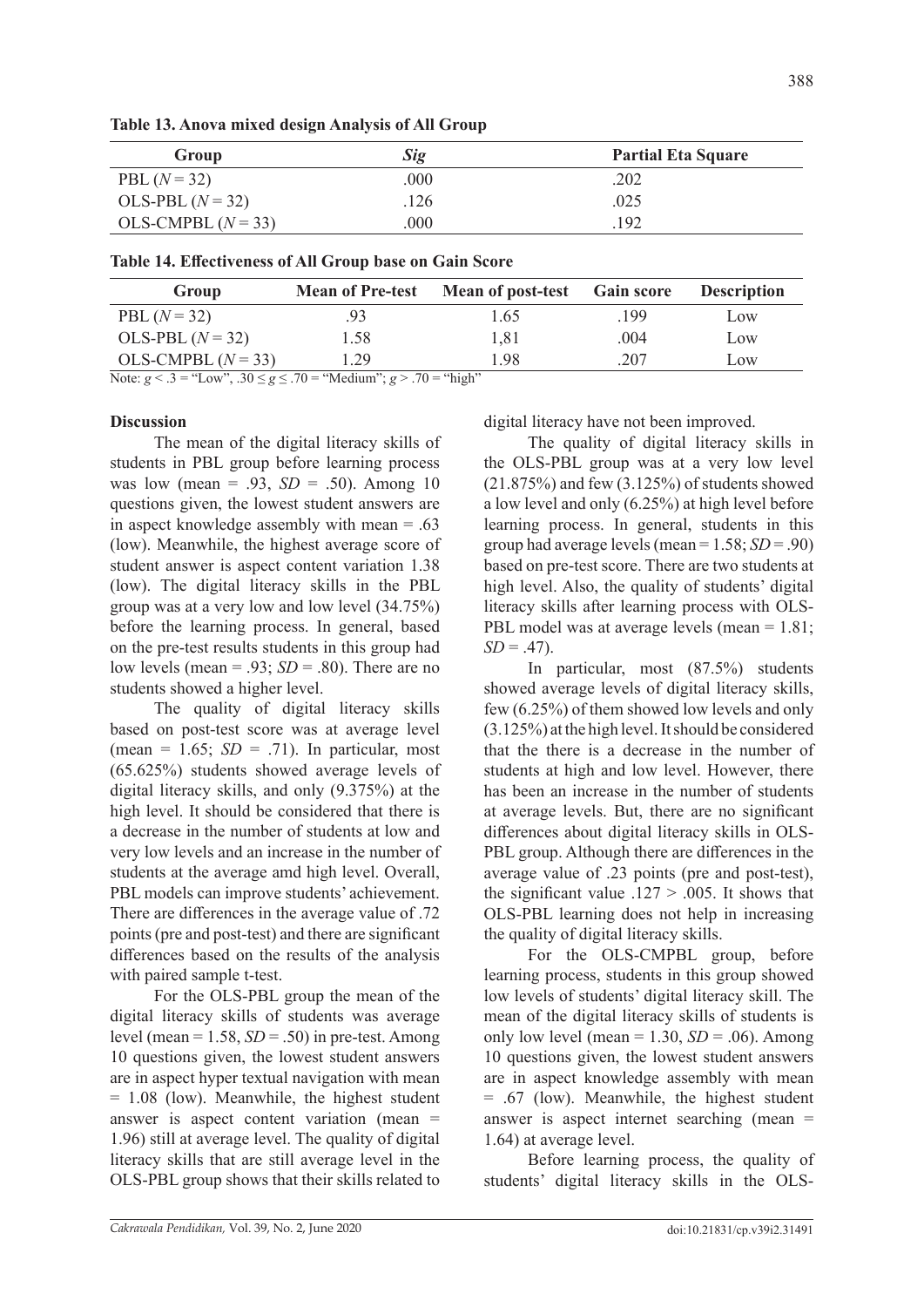CMPBL group was at a low (48.48%) and very low level (9.09%). Only few students (42.42) showed average level. In general, students in this group had low levels (mean =  $1.30$ ; *SD* = .62) based on the pre-test score. There are no students at high level. The quality of students' digital literacy skills after learning process with OLS-CMPBL model was at average levels (mean =  $1,98$ ; *SD* = .52).

After learning process, most (84.84%) students showed average levels of digital literacy skills, few (9.09%) of them showed high levels and only (3.03%) at the low and very low level. It should be considered that there is an increase in the number of students at the low and average level. Overall, there has been a decrease in the number of students at average and high levels. There are significant differences about digital literacy skill in OLS-CMPBL group. The table shows that there are difference in the average value of .69 points (pre and post-test). It indicates that the OLS-CMPBL model used significantly helped in improving their level.

For the comparison of three learning models in this study, as stated by (Leech, Barret, & Morgan, 2005), the meaning of PES: PBL model can enhance the students' digital literacy skills by 20.2%, OLS-PBL model =  $2.5\%$  and  $OLS-CMPBL = 19.2\%$ . The result indicates that the PBL model is the most effective to enhance students' digital literacy skills than OLS-PBL and OLS-CMPBL. Also, OLS-CMPBL is more effective than OLS-PBL to enhance student's digital literacy skills. The biggest increase of the PBL and OLS-CMPBL Group can because

students in this class have a lower level of digital literacy skills than OLS-PBL. This can be proven in the graph of changes in student skills (see Figure 1). We can see that students in the PBL-OLS have the highest initial ability, followed by PBL-CMPBL and PBL group. The OLS-CMPBL group is the highest with a gain score of .207 (low) in enhancing students' digital literacy skills. This is because they are accustomed to learning to use digital devices. Besides, they were also asked to make concept maps according to the information found in the learning process. The PBL group is higher than OLS-PBL with a gain score of .199 (low). When learning with digital devices, they are not taught what skills they must possess. Students only apply learning according to the module without direction, unlike the OLS-CMPBL class taught to make concept maps.

According to the finding of this research, the quality of digital literacy skills before learning process is very low for all groups. The effectiveness of OLS-CMPBL, OLS-PBL, and PBL models is at a low level in improving students' digital literacy skills. But, in this study, the OLS-CMPBL model is the most effective model to enhance these skills, followed by PBL and OLS-PBL models. All indicators of digital literacy skills that measured also increase. These indicators include internet searching, knowledge assembly, content evaluation and hyper textual navigation.

It indicates that the PBL model used in teaching this group helped in improving their skills in digital literacy. It is better than the



#### Estimated Marginal Means of MEASURE\_1

**Figure 1. Student Skill before and after Learn of All Group**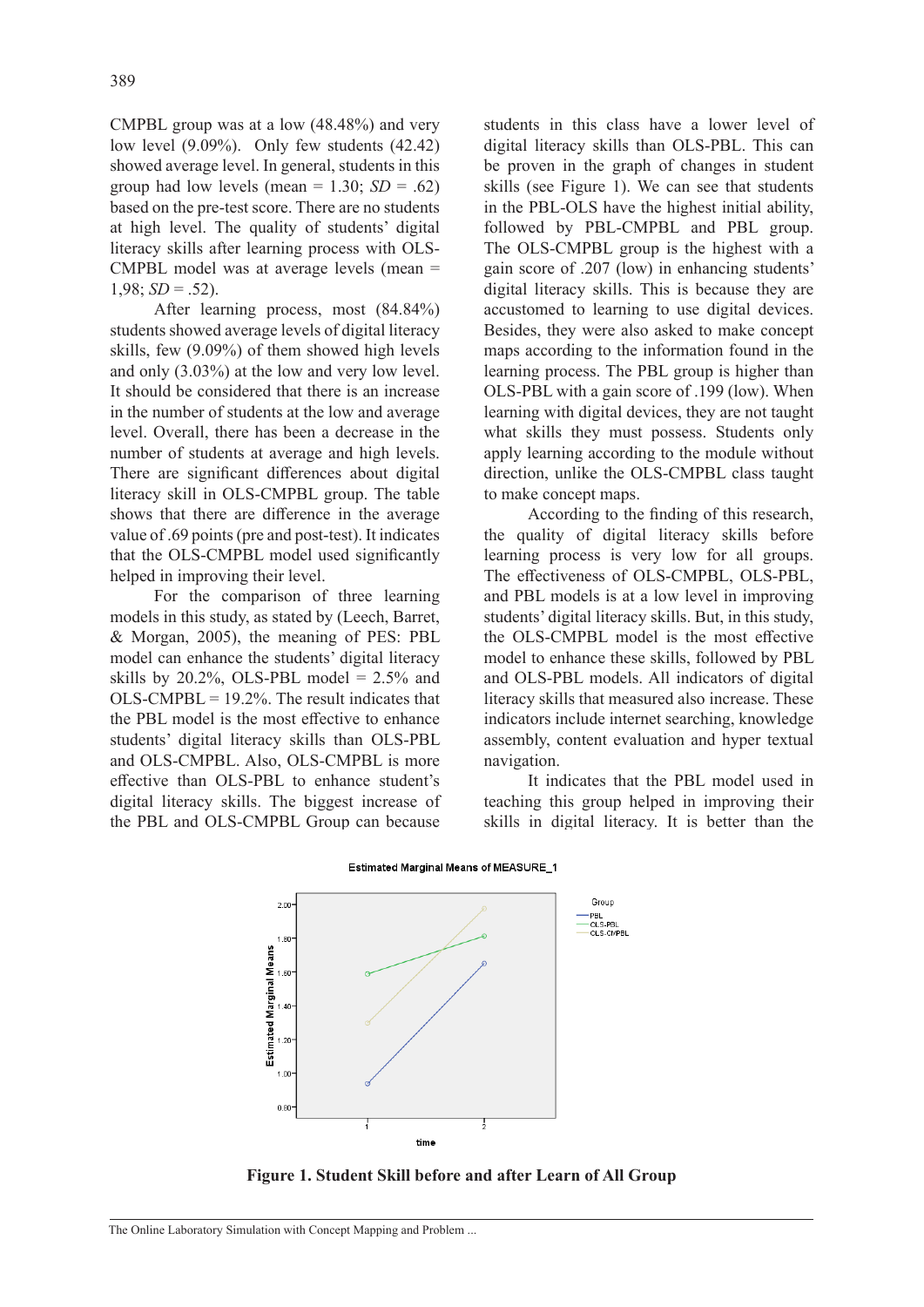conventional model in developing knowledge (Aryulina & Riyanto, 2016) and improving learning process (Riyadi, Prayitno, & Karyanto, 2018). This is because PBL forces students to actively build new knowledge based on their current knowledge in the learning process (Chan & Blikstein, 2018). Also, related to the un-der investigations, contents, and students activities, PBL learning becomes a dynamic process and problem centered learning to solve any cases (Major & Mulvihill, 2017). Following (Ju & Choi, 2017), the PBL model structured based on the aspect of argumentation can guide students to solve problems correctly. To solve problems correctly, PBL can help students using the aspects of internet searching and content evaluation in digital literacy skill.

The result of this study is similar to (Chiou, Tien, & Lee, 2015) where the memory retention, learning achievement and learning satisfaction can be improved by the multimedia animation situation and concept maps learning. E-learning or simulation learning has several advantages in case of accessibility, flexibility, cheapness, and preciseness (Dwijonagoro & Suparno, 2019). It facilitates students to have the strength or ability to be able to explore or search for, deepen, and expand the material they learn through various learning resources online (Divayana, 2017). It is the basic reason why this method can improve the students digital literacy skill.

The application of integrated concept mapping with technology provides benefits such as easy storage, manipulation, conversion, restructuring, comment, dynamic linking, highlight-ing, and present ability (Aşiksoy, 2019). By working together using simulations, students can solve problems together so they can support multiple interaction spaces (Chang *et al*., 2017). Concept mapping also improves the efficiency of computer-assisted simulation techniques in learning environments because it allows learners to deal with an in depth analysis rather than keeping more information which is transferred through lecture based teaching (Hassanzadeh, Hatami, Latifi, Farrokhnia, & Saheb, 2016). Then, based on the analysis of all this theory, the integrated of online simulation, concept mapping and problem based learning (OLS-CMPBL) is effective in improving students'digital literacy skill.

# **CONCLUSION**

The result of data analysis showed that the OLS-CMPBL learning model was more powerful in improving student's digital literacy skills than the OLS=PBL and PBL learning model. Based on the results of study conducted in 2 stages of testing (pre-test and post-test), the OLS-CMPBL is able to stimulate students in hyper textual navigation and content evaluation skill in digital literacy. The OLS-CMPBL learning model can be regarded as the solution to solve the problems of students' digital literacy skills. Hence, the final results of the study indicate that there is a significant difference (sig .000) between the OLS-CMPBL and PBL groups. In addition, the OLS-CMPBL model had also proven to be effective for teaching digital literacy skill which shows a significant difference (sig .000) between the pretest and post-test.

# **ACKNOWLEDGMENT**

This research was supported by the Indonesian Ministry of Education and Higher Education and the Postgraduate Program of Yogyakarta State University.

# **REFERENCES**

- Aryulina, D. & Riyanto, R. (2016). A problembased learning model in biology education courses to develop inquiry teaching competency of preservice teachers. *Cakrawala Pendidikan, 1*(1), 47-57. doi:10.21831/cp.v1i1.8364.
- Aşiksoy, G. (2019). Computer-based concept mapping as a method for enhancing the effectiveness of concept learning in technology-enhanced learning. *Sustainability*, *11*(4), 1-19. doi:10.3390/ su11041005.
- Asraf, H. M., Dalila, K. A. N., Zakiah, M. Y., Faiz, Z. A., & Nooritawati, M. T. (2018). Computer assisted e-laboratory using LabVIEW and internet-of-things platform as teaching aids in the industrial instrumentation course. *International Journal of Online and Biomedical Engineering, 14*(12), 26-42. doi:10.3991/ ijoe.v14i12.8992.
- Bergstrom, C. M., Pugh, K. J., Phillips, M. M., & Machlev, M. (2016). Effects of problem-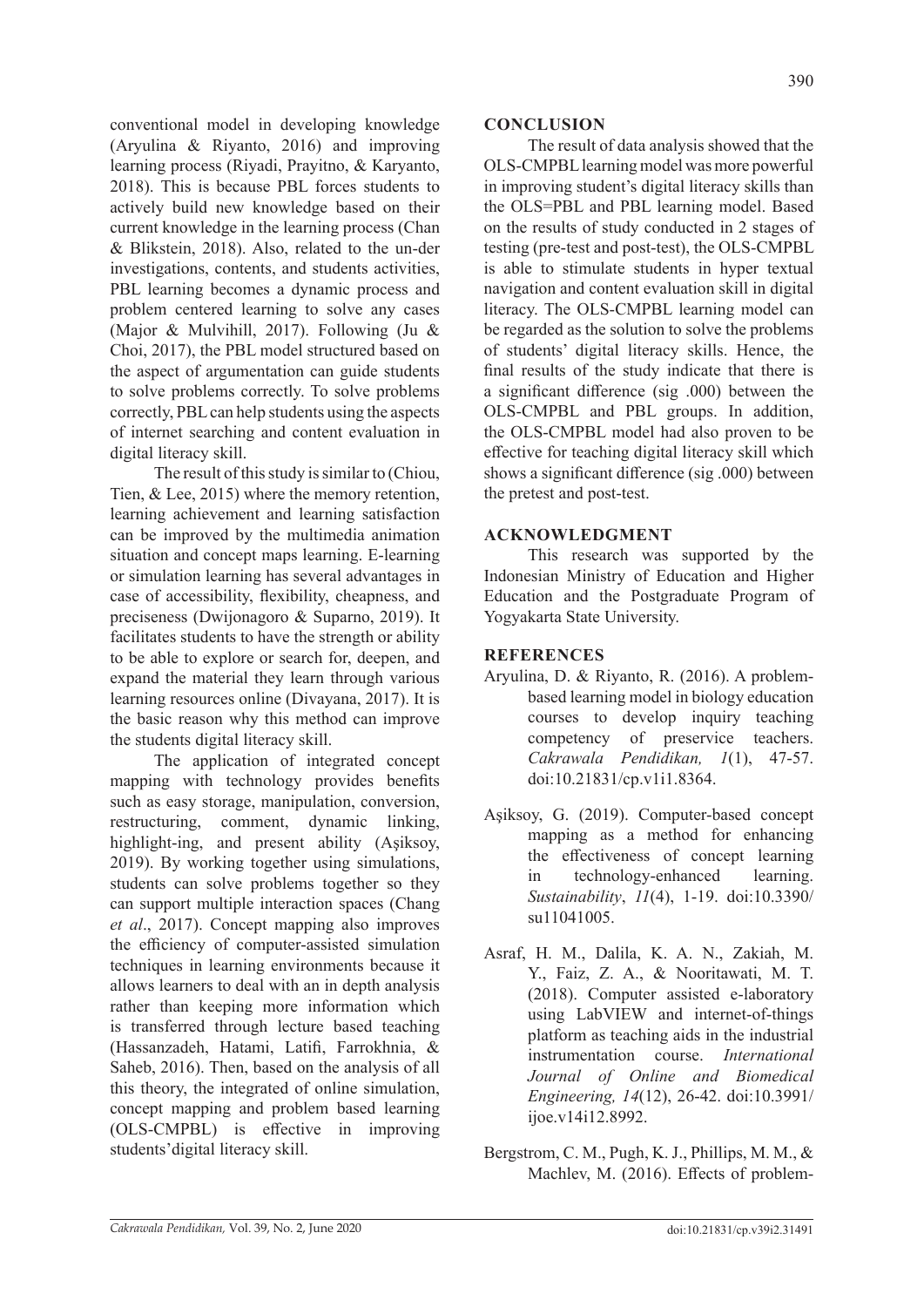based learning on recognition learning and transfer accounting for GPA and goal orientation. *Journal of Experimental Education, 84*(4), 764*-786*. doi:10.1080/0 0220973.2015.1083521.

- Brown, M. G. (2016). Blended instructional practice: A review of the empirical literature on instructors' adoption and use of online tools in face-to-face teaching. *Internet and Higher Education, 31*(October), 1-10. doi:10.1016/j. iheduc.2016.05.001.
- Bulger, M. E., Mayer, R. E., & Metzger, M. J. (2014). Knowledge and processes that predict proficiency in digital literacy. *Reading and Writing, 27*(9), 1567-1583. doi:10.1007/s11145-014-9507-2.
- Cañas, A. J., Reiska, P., & Möllits, A. (2017). Developing higher-order thinking skills with concept mapping: A case of pedagogic frailty. *Knowledge Management and E-Learning*, *9*(3), 348- 365. doi:10.34105/j.kmel.2017.09.021.
- Chan, M. M., & Blikstein, P. (2018). Exploring problem-based learning for middle school design and engineering education in digital fabrication laboratories. *Interdisciplinary Journal of Problem-Based Learning, 12*(2), 1-13. doi:10.7771/1541-5015.1746.
- Chang, C. J., Chang, M. H., Chiu, B. C., Liu, C. C., Fan Chiang, S. H., Wen, C. T., … Chen, W. (2017). An analysis of student collaborative problem solving activities mediated by collaborative simulations. *Computers and Education, 114*(2017), 222-235. doi:10.1016/j. compedu.2017.07.008.
- Chiou, C. C., Tien, L. C., & Lee, L. T. (2015). Effects on learning of multimedia animation combined with multidimensional concept maps. *Computers and Education, 80*(2015), 211-223. doi:10.1016/j. compedu.2014.09.002.
- Christ, A. & Thews, O. (2016). Using numeric simulation in an online e-learning environment to teach functional physiological contexts. *Computer Methods*

*and Programs in Biomedicine, 127*(2016), 15-23. doi:10.1016/j.cmpb.2016.01.012.

- Cordell, R. M. (2013). Information literacy and digital literacy. *Communications in Information Literacy, 7*(2), 177- 183*.* https://files.eric.ed.gov/fulltext/ EJ1089065.pdf.
- Demirel, M. & Dağyar, M. (2016). Effects of problem-based learning on attitude: A metaanalysis study. *Eurasia Journal of Mathematics, Science & Technology Education*, *12*(8), 2115-2137. doi:10.12973/eurasia.2016.1293a.
- Divayana, D. G. H. (2017). Evaluasi pemanfaatan e-learning menggunakan model CSE-UCLA. [Evaluation of e-learning utilization using CSE-UCLA model]. *Cakrawala Pendidikan, 36*(2), 280-289. doi:10.21831/cp.v36i2.12853.
- Dwijonagoro, S. & Suparno, S. (2019). Pranatacara learning: Modeling, mind mapping, e-learning, or hybrid learning? *Cakrawala Pendidikan, 38*(1), 156-173. doi:10.21831/cp.v38i1.23034.
- Gercek, G., Saleem, N., & Stee, D. J. (2016). Implementing cloud based virtual computer network labs for online education: Experiences from a phased approach. *International Journal of Online Engineering, 12*(3), 70-76. doi:10.3991/ ijoe.v12i03.5564.
- Gorghiu, G., Drăghicescu, L. M., Cristea, S., Petrescu, A. M., & Gorghiu, L. M. (2015). Problem-based learning - An efficient learning strategy in the science lessons context. *Procedia* - *Social and Behavioral Sciences, 91*(2015), 1865- 1870. doi:10.1016/j.sbspro.2015.04.570.
- Hake, R. R., Wakeland, R., Bhattacharyya, A., &, & Sirochman, R. (1994). Assessment of individual student performance in an introductory mechanics course. *AAPT Announcer*, *24*(4), 76.
- Hassanzadeh, M., Hatami, J., Latifi, S., Farrokhnia, M. R., & Saheb, T. (2016). Teaching science for understanding: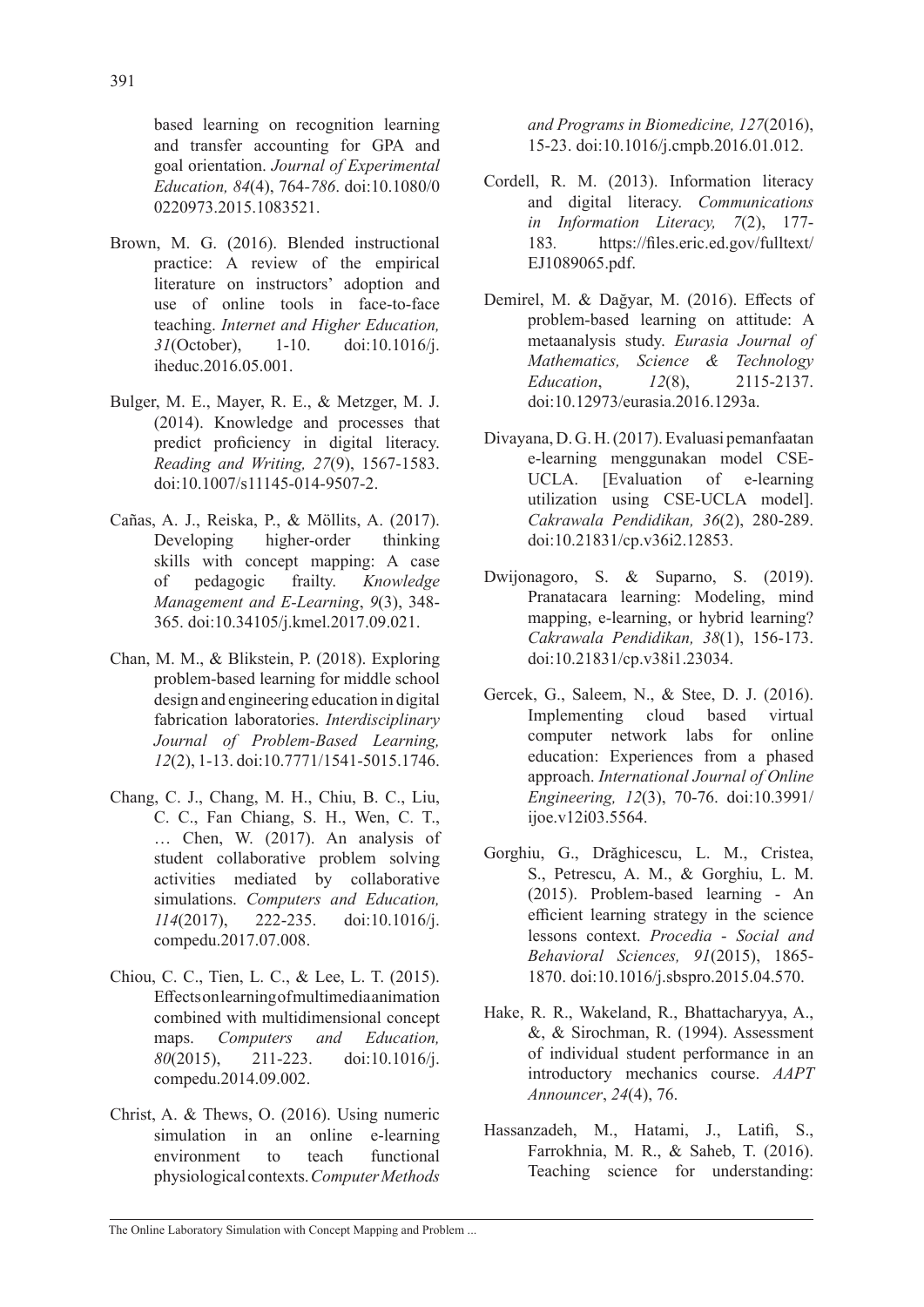The positive impact of simultaneous use of concept mapping and computer simulations. *Communications in Computer and Information Science,* 192- 202. doi:10.1007/978-3-319-45501-3\_15.

- Heron, M., Kinchin, I. M., & Medland, E. (2018). Interview talk and the co-construction of concept maps. *Educational Research, 60*(4), 373-389. doi:10.1080/00131881.2 018.1522963.
- Howard, M. C. (2017). Investigating the simulation elements of environment and control: Extending the Uncanny Valley Theory to simulations. *Computers and Education, 109*, 216-232. doi:10.1016/j. compedu.2017.03.005.
- Ju, H., & Choi, I. (2017). The Role of Argumentation in hypothetico-deductive reasoning during problem-based learning in medical education: A conceptual framework. *Interdisciplinary Journal of Problem-Based Learning, 12*(1), 1-18. doi:10.7771/1541-5015.1638.
- Klimov, B. F. (2012). ICT versus traditional approaches to teaching. *Procedia - Social and Behavioral Sciences, 7*(2012), 196- 200. doi:10.1016/j.sbspro.2012.06.638.
- Lamb, R. (2014). Examination of allostasis and online laboratory simulations in a middle school science classroom. *Computers in Human Behavior, 39*(2014), 224-234. doi:10.1016/j.chb.2014.07.017.
- Lamb, R. L. (2016). Examination of the effects of dimensionality on cognitive processing in science: a computational modeling experiment comparing online laboratory simulations and serious educational games. *Journal of Science Education and Technology, 25*, 1-15. doi:10.1007/ s10956-015-9587-z.
- Langbeheim, E., & Levy, S. T. (2019). Diving into the particle model: Examining the affordances of a single user participatory simulation. *Computers and Education, 139*(2019), 65-80. doi:10.1016/j. compedu.2019.05.006.
- Langub, L. W., & Lokey-Vega, A. (2017). Rethinking instructional technology to improve pedagogy for digital literacy: A design case in a graduate early childhood education course. *TechTrends, 61,* 322- 330. doi:10.1007/s11528-017-0185-1.
- Lankshear, C. & Knobel, M. (2008). *Digital literacies: Concepts, policies and practices*. Bern, Switzerland: Peter Lang.
- Lawshe, C. H. (1975). A quantitative approach to content validity. *Personnel Psychology, 28*(4), 563-575. doi:10.1111/j.1744-6570.1975.tb01393.x.
- Le, B., Woods, G., Wang, J., & Lawrie, G. (2019, 2-4 October). *Digital literacy skills, student interactivity and academic performance in STEM blended courses.* Paper presented at The Australian Conference on Science and Mathematics Education, The University of Sydney and University of Technology Sydney. https:// openjournals.library.sydney.edu.au/index. php/IISME/article/view/13564.
- Leech, N., Barret, K. ., & Morgan, G. A. (2005). *SPSS for intermediate statistics: Use and interpretation* (2<sup>nd</sup> ed). Marwah: Lawrence Erlbaum Associates Publishers.
- Liu, C. C., Cheng, Y. B., & Huang, C. W. (2011). The effect of simulation games on the learning of computational problem solving. *Computers and Education, 57*(2011), 1907-1918. doi:10.1016/j. compedu.2011.04.002.
- Liu, C., Kim, J., & Wang, H. (2018). Concept scape: Collaborative concept mapping for video learning. *Proceedings of the 2018 CHI Conference on Human Factors in Computing Systems - CHI '18*. Montréal, QC: CHI, pp. 1-12. doi:10.1145/3173574.3173961.
- Loyens, S. M. M., Jones, S. H., Mikkers, J., & van Gog, T. (2015). Problem-based learning as a facilitator of conceptual change. *Learning and Instruction, 38*(2015), 34-42*.* doi:10.1016/j.learninstruc.2015.03.002.

Lozano, E., Gracia, J., Corcho, O., Noble,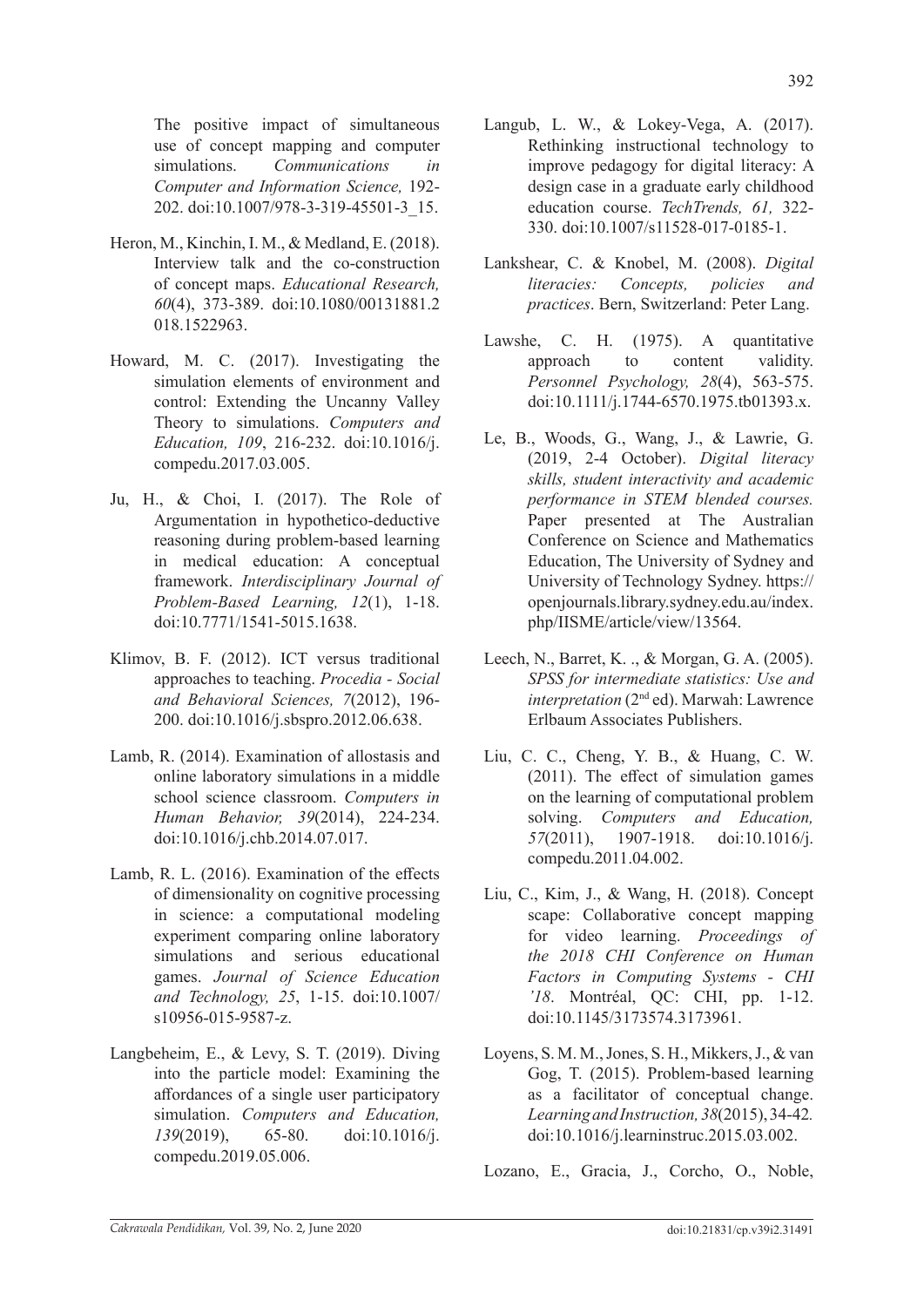R. A., & Gómez-Pérez, A. (2015). Problem-based learning supported by semantic techniques. *Interactive Learning Environments, 23*(1), 37-54. doi:10.1080/ 10494820.2012.745431.

- Ma, J., Lee, S., Cho, K. W., & Suh, Y. K. (2019). A simulation provenance data management system for efficient job execution on an online computational science engineering platform. *Cluster Computing*, *22*(1), 147- 159. doi:10.1007/s10586-018-2827-2.
- Major, T. & Mulvihill, T. M. (2017). Problem-based learning pedagogies in teacher education: The case of Botswana. *Interdisciplinary Journal of Problem-Based Learning, 12*(1), 1-11. doi:10.7771/1541-5015.1543.
- Okaz, A. A. (2015). Integrating blended learning in higher education. *Procedia - Social and Behavioral Sciences, 86*(2015), 600-603. doi:10.1016/j.sbspro.2015.04.086.
- Omeiza, I. I. (2019). Effect of concept-mapping strategy on the attitude of senior secondary school students of varied ability levels in Algebra in Kogi State, Nigeria*. ATBU Journal of Science, Technology and Education*, *7*(1), 77-87. http://www. atbuftejoste.com/index.php/joste/article/ view/688.
- Rahayu, T. & Mayasari, T. (2018, April). *Profil kemampuan awal literasi digital dalam pembelajaran fisika peserta didik SMK Kota Madiun*. [Profile of early digital literacy abilities in learning physics of Madiun City Vocational School students]. Proceeding of Seminar Nasional Quantum, 431-437. http://seminar.uad.ac.id/index. php/quantum/article/view/294.
- Reiska, P., Soika, K., & Cañas, A. J. (2018). Using concept mapping to measure changes in interdisciplinary learning during high school. *Knowledge Management and E-Learning, 10*(1), 1-24. doi:10.34105/j. kmel.2018.10.001.
- Riyadi, P. I., Prayitno, A. B., & Karyanto, P. (2018). The effectiveness of subject

specific pedagogy based on problem-based learning to empower student's ecological literacy. *Cakrawala Pendidikan, 37*(2), 212-222. doi:10.21831/cp.v37i2.15809.

- Rutten, N., van Joolingen, W. R., & van Der Veen, J. T. (2012). The learning effects of computer simulations in science education. *Computers and Education, 58*(2012), 136- 153. doi:10.1016/j.compedu.2011.07.017.
- Saleh, A., Silver, C. H., Chen, Y., Shanahan, K., Rowe, J., & Lester, J. (2018). Scaffolding peer facilitation in computer-supported problem-based learning environments. In J. Kay & R. Luckin (Eds.). *Rethinking learning in the digital age: Making the learning sciences count*, *13th International Conference of the Learning Sciences (ICLS) 2018*, Volume 3. London, UK: International Society of the Learning Sciences, pp. 1831-1834. doi:10.22318/ cscl2018.1831.
- Schroeder, N. L., Nesbit, J. C., Anguiano, C. J., & Adesope, O. O. (2018). Studying and constructing concept maps: a metaanalysis. *Educational Psychology Review, 30*(2), 431-455. doi:10.1007/s10648-017- 9403-9.
- Sedrakyan, G., Snoeck, M., & Poelmans, S. (2014). Assessing the effectiveness of feedback enabled simulation in teaching conceptual modeling. *Computers and Education, 78*(2014), 367-382. doi:10.1016/j.compedu.2014.06.014.
- Shen, J., Jiang, S., & Liu, O. L. (2015). Reconceptualizing a college science learning experience in the new digital era: A review of literature. In J. M. Spector, D. Ifenthaler, & X. Ge (Eds.), *Emerging Technologies for STEAM Education.*  Switzerland: Springer International Publishing, pp. 61-79. doi:10.1007/978-3- 319-02573-5\_4.
- Syamsuddin, I. (2016). Problem based learning on cloud economics analysis using open source simulation. *International Journal of Online Engineering, 12*(6), 4-9. doi:10.3991/ijoe.v12i06.5147.